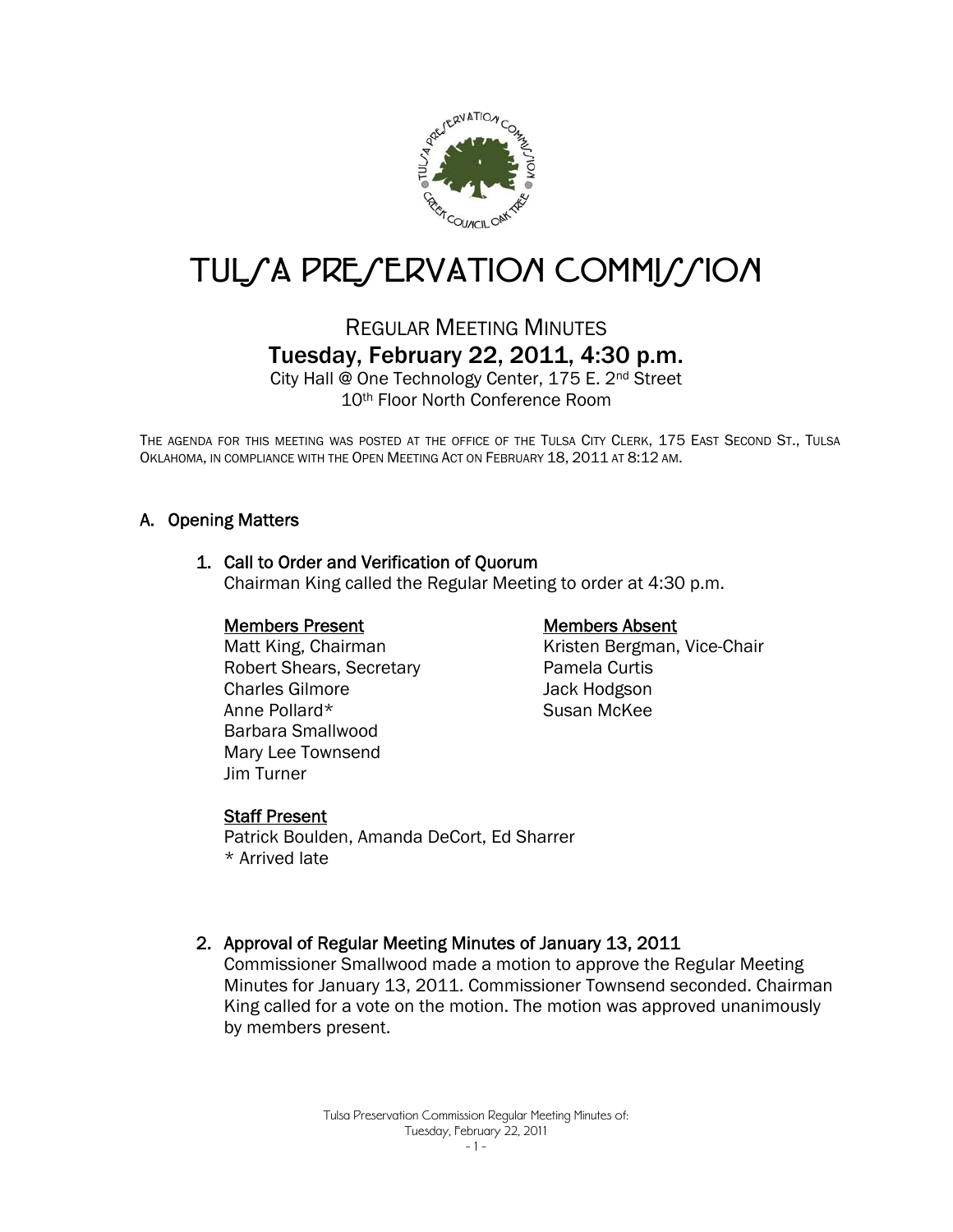#### In Favor

Opposed None

Abstaining None

Not Present 1. Pollard

2. King

1. Gilmore

- 3. Shears
- 4. Smallwood
- 5. Townsend
- 6. Turner

#### 3. Disclosure of Conflicts of Interest

No one reported a conflict of interest with the proposals on the agenda.

#### B. Actionable Items

#### 1. COA-11-003 /  $1214 E. 17<sup>th</sup> Place$  (North Maple Ridge)

Applicant: Paul Kane

Request: Replace three existing windows on east elevation with new 8/8 clad wood windows with exterior muntins.

Mr. Sharrer presented Mr. Kane's Certificate of Appropriateness application to the Commission and read the applicable guidelines for this district. Mr. Kane was present to answer questions. Commissioner Smallwood made a motion to approve the application with no conditions. Commissioner Townsend seconded the motion. Chairman King asked for a vote on the motion.

#### Vote: 1214 E. 17th Place

| In Favor     | <b>Opposed</b> | <b>Abstaining</b> | <b>Not Present</b> |
|--------------|----------------|-------------------|--------------------|
| 1. Gilmore   | None           | None              | None               |
| 2. King      |                |                   |                    |
| 3. Pollard   |                |                   |                    |
| 4. Shears    |                |                   |                    |
| 5. Smallwood |                |                   |                    |
| 6. Townsend  |                |                   |                    |
| 7. Turner    |                |                   |                    |
|              |                |                   |                    |

The motion was Approved Unanimously by members present and voting. North Maple Ridge Guidelines cited: A1.2.1, A1.2.3, A1.2.4, A1.2.6

2. COA-11-004 / 1725 S. Yorktown Avenue (Yorktown) Applicant: William Ramsay Work begun prior to COA application Request, Part 1: Replace existing jailhouse-pattern wood windows with new vinyl windows, exterior muntins to match existing.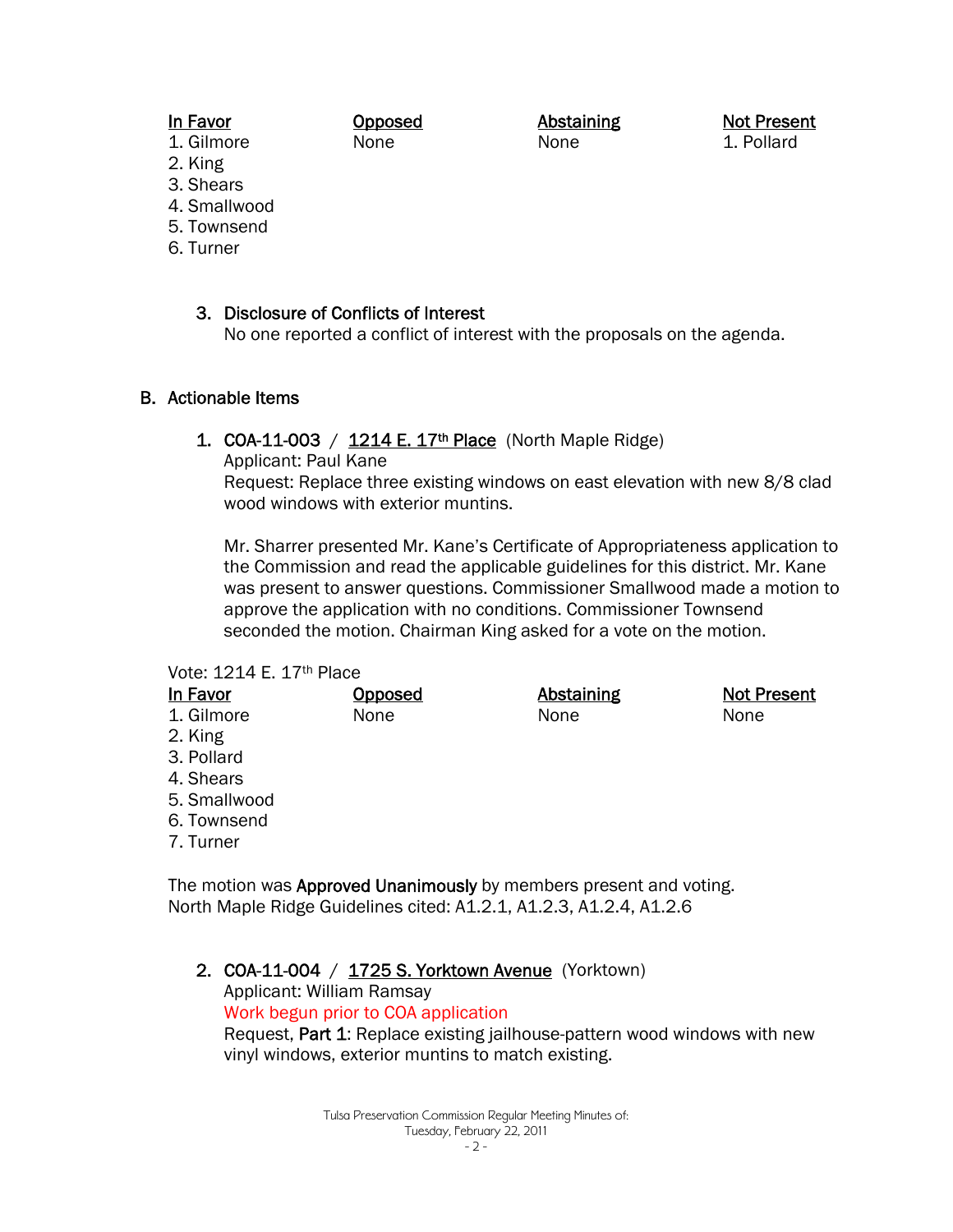Mr. Sharrer presented Part 1 of Mr. Ramsay's Certificate of Appropriateness application to the Commission and read the applicable guidelines for this district. Mr. Ramsay was not present. After discussion, Chairman Townsend made a motion to approve Part 1 of the application with no conditions. Commissioner Pollard seconded the motion. Chairman King asked for a vote on the motion.

#### Vote: 1725 S. Yorktown Avenue, Part 1

| <u>In Favor</u> | Opposed | <b>Abstaining</b> | <b>Not Present</b> |
|-----------------|---------|-------------------|--------------------|
| 1. Gilmore      | None    | None              | None               |
| 2. King         |         |                   |                    |
| 3. Pollard      |         |                   |                    |
| 4. Shears       |         |                   |                    |
| 5. Smallwood    |         |                   |                    |
| 6. Townsend     |         |                   |                    |
| 7. Turner       |         |                   |                    |
|                 |         |                   |                    |

The motion was **Approved Unanimously** by members present and voting. Yorktown Guidelines cited: A1.2.1, A1.2.3, A1.2.4

Request, Part 2: Replace front door with new panel front door.

Mr. Sharrer presented Part 2 of Mr. Ramsay's Certificate of Appropriateness application to the Commission and read the applicable guidelines for this district. Mr. Ramsay was not present. Chairman Townsend made a motion to deny Part 2 of the application due to the installed door being inconsistent with the Craftsman style of the home (A1.0.1). Commissioner Gilmore seconded the motion. Chairman King asked for a vote on the motion.

Vote: 1725 S. Yorktown Avenue, Part 2

| <b>In Favor</b> | Opposed | Abstaining | <b>Not Present</b> |
|-----------------|---------|------------|--------------------|
| 1. Gilmore      | None    | None       | None               |
| 2. King         |         |            |                    |
| 3. Pollard      |         |            |                    |
| 4. Shears       |         |            |                    |
| 5. Smallwood    |         |            |                    |
|                 |         |            |                    |

- 6. Townsend
- 7. Turner

The motion to Deny was Approved Unanimously by members present and voting. Yorktown Guidelines cited: A1.0.1, A1.2.1, A1.2.3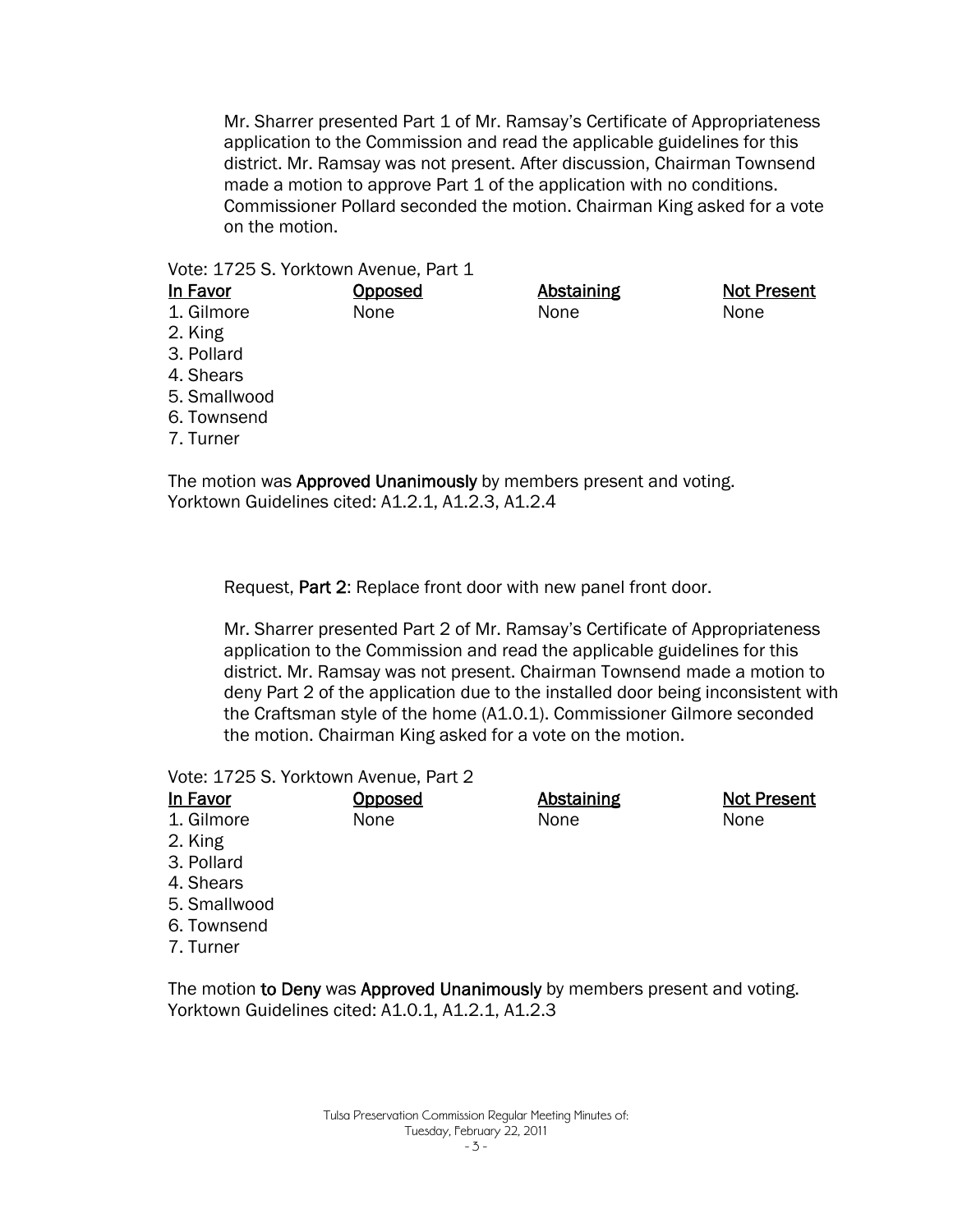3. COA-11-005 / 1517 S. Yorktown Avenue (Yorktown)

Applicants: Kelly & Virginie Gill Work begun prior to COA application Request: Replace existing, deteriorated wood windows with new vinyl windows, matching existing muntin patterns.

Mr. Sharrer presented the Gill's Certificate of Appropriateness application to the Commission and read the applicable guidelines for this district. The applicants were not present. Commission members asked if the muntin grids on the front elevation were on the exterior or between the panes of glass. Mr. Sharrer reported they were between the panes of glass. Commission members asked staff to explore options with the applicants to retrofit the windows with exterior muntins. Chairman Townsend made a motion to deny the application. Commissioner Turner seconded the motion. Chairman King asked for a vote on the motion.

Vote: 1517 S. Yorktown Avenue

| <u>In Favor</u> | <b>Opposed</b> | <b>Abstaining</b> | <b>Not Present</b> |
|-----------------|----------------|-------------------|--------------------|
| 1. Gilmore      | None           | None              | None               |
| 2. King         |                |                   |                    |
| 3. Pollard      |                |                   |                    |
| 4. Shears       |                |                   |                    |
| 5. Smallwood    |                |                   |                    |
| 6. Townsend     |                |                   |                    |
| 7. Turner       |                |                   |                    |
|                 |                |                   |                    |

The motion to Deny was Approved Unanimously by members present and voting. Yorktown Guidelines cited: A1.2.1, A1.2.3, A1.2.4

4. COA-11-006 / 1831 E. 16<sup>th</sup> Place (Yorktown)

Applicant: Tom Butchko Work begun prior to COA application Request: Construct stone veneer retaining wall in front yard.

Mr. Sharrer presented Mr. Butchko's Certificate of Appropriateness application to the Commission and read the applicable guidelines for this district. Mr. Butchko was present to answer questions. Chairman Pollard made a motion to approve the application with no conditions. Commissioner Townsend seconded the motion. Chairman King asked for a vote on the motion.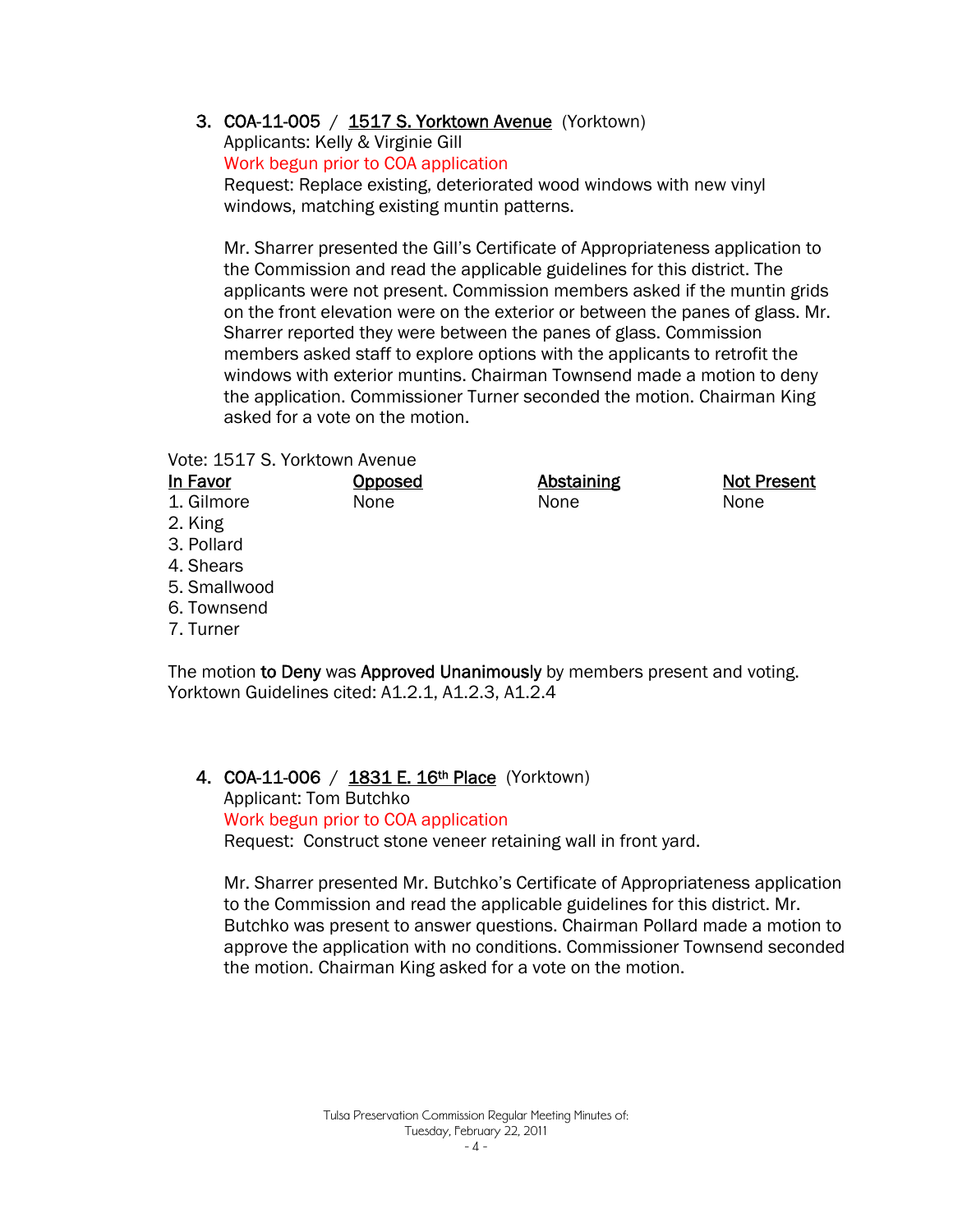| Vote: 1831 E. 16th Place |                |                   |             |
|--------------------------|----------------|-------------------|-------------|
| In Favor                 | <b>Opposed</b> | <b>Abstaining</b> | Not Present |
| 1. Gilmore               | None           | None              | None        |
| 2. King                  |                |                   |             |
| 3. Pollard               |                |                   |             |
| 4. Shears                |                |                   |             |
| 5. Smallwood             |                |                   |             |
| 6. Townsend              |                |                   |             |
| 7. Turner                |                |                   |             |
|                          |                |                   |             |

The motion was Approved Unanimously by members present and voting. Yorktown Guidelines cited: B.1.1.3

#### 5. COA-11-007 / 1844 E. 16<sup>th</sup> Place (Yorktown)

Applicant: Mary deCamp Miller Request: Replace existing jailhouse-pattern wood windows with new vinyl windows, exterior muntins to match existing.

Mr. Sharrer presented Ms. Miller's Certificate of Appropriateness application to the Commission and read the applicable guidelines for this district. Ms. Miller was not present. Due to a lack of specifications provided on the proposed replacement windows, Chairman Gilmore made a motion to continue the application to the March 10 Regular Meeting. Commissioner Townsend seconded the motion. Chairman King asked for a vote on the motion.

#### Vote: 1844 E. 16th Place

| In Favor     | <b>Opposed</b> | <b>Abstaining</b> | <b>Not Present</b> |
|--------------|----------------|-------------------|--------------------|
| 1. Gilmore   | None           | None              | None               |
| 2. King      |                |                   |                    |
| 3. Pollard   |                |                   |                    |
| 4. Shears    |                |                   |                    |
| 5. Smallwood |                |                   |                    |
| 6. Townsend  |                |                   |                    |
| 7. Turner    |                |                   |                    |
|              |                |                   |                    |

The motion to Continue was Approved Unanimously by members present and voting.

#### C. Reports

#### 1. Staff Report

Ms. DeCort distributed the staff report at the meeting. She reported that funding has been identified to begin work on the National Register Nomination process for the Greenwood Historic District. Ms. DeCort reported a partnership with Tulsa Foundation for Architecture to apply for a grant from